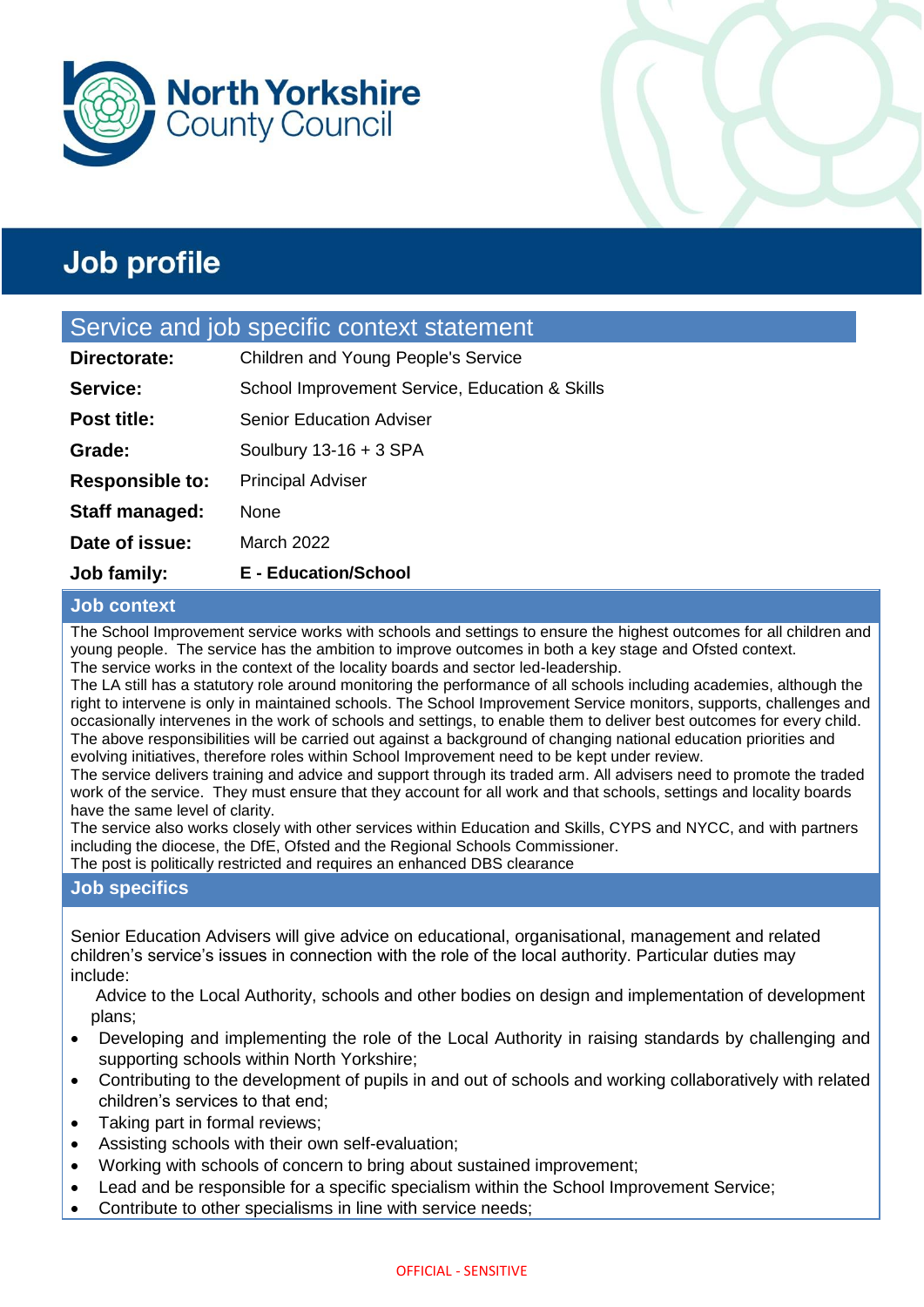



- Potential for secondment to schools requiring leadership support for an agreed period of time;
- Promote corporate priorities within the Children & Young People's Service and Education and Skills;
- Deliver the robust quality assurance system for the delivery of all activities to ensure the support is the best it can be;
- Develop internal and external relationships necessary to meet strategic commercial priorities;
- Identify and meet customer need in and beyond North Yorkshire, and ensure customer satisfaction;
- Support and develop the cultural and systemic change needed to ensure transition to greater commerciality to ensure service sustainability;
- Working in partnership with sector-led leadership, localities, clusters, schools and settings to drive effective support and commercial activity;
- Discharge the Local Authority's statutory responsibilities including those in relation to classification of schools the school improvement strategy;
- Working within and beyond North Yorkshire in order to contribute to the Council Plan to deliver highly successful commercial services.



#### Job Description

| Directorate:           | Children and Young People's Service            |  |  |
|------------------------|------------------------------------------------|--|--|
| Service:               | School Improvement Service, Education & Skills |  |  |
| <b>Responsible to:</b> | <b>Principal Adviser</b>                       |  |  |
| Staff managed:         | None                                           |  |  |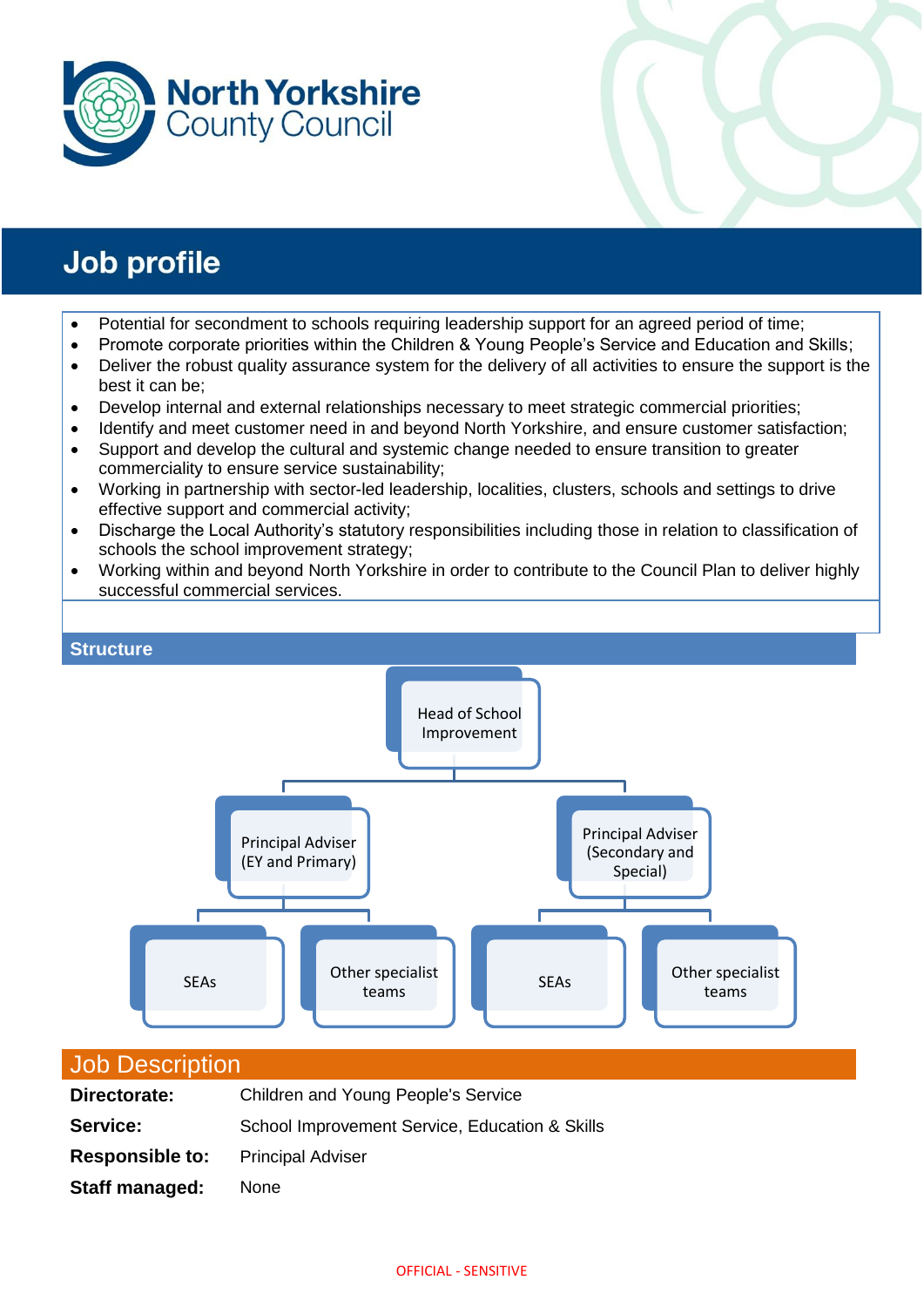

| <b>Job purpose</b>                 |                                                                                                                                                                                                                                                                                                                                                                                                                                                                                                                                                                                                                                                                                                                                                                                                                                                                                                                                                                                                                                                                                                                                                               |
|------------------------------------|---------------------------------------------------------------------------------------------------------------------------------------------------------------------------------------------------------------------------------------------------------------------------------------------------------------------------------------------------------------------------------------------------------------------------------------------------------------------------------------------------------------------------------------------------------------------------------------------------------------------------------------------------------------------------------------------------------------------------------------------------------------------------------------------------------------------------------------------------------------------------------------------------------------------------------------------------------------------------------------------------------------------------------------------------------------------------------------------------------------------------------------------------------------|
| <b>Strategic</b><br>management     | Liaise regularly with the Principal Advisers to monitor progress towards<br>$\bullet$<br>agreed outcomes<br>Lead an area of specialism and liaise with colleagues.<br>٠<br>Develop and monitor effective delivery of school improvement partnership<br>$\bullet$<br>plans, the impact of partnership working and school to school support<br>Updating risk assessments for schools so that any appropriate<br>$\bullet$<br>intervention is timely and monitored and that high performing schools are<br>encouraged to provide school to school support<br>Participate and lead reviews<br>٠<br>Work with Headteachers and Governing Boards around school<br>$\bullet$<br>improvement for individual schools<br>Routinely review the safeguarding and welfare of all pupils<br>$\bullet$<br>Quality assure the impact of school to school support, holding leaders to<br>$\bullet$<br>account for the impact.<br>Provide information to the chair and Governing Board.                                                                                                                                                                                         |
| <b>Communications</b>              | Actively promote and support the work of the Locality Boards and the<br>$\bullet$<br>development of sector led school improvement<br>Establish positive relationships with key partners across our region,<br>$\bullet$<br>ensuring a climate which encourages commercial activity, professional<br>dialogue and values all contributions<br>Communicate with schools and settings and other CYPS colleagues to<br>٠<br>secure a shared vision for children and young people and to achieve<br>agreed outcomes<br>Ensure that the Principal Advisers and Head of Service are well informed<br>٠<br>on developments and demands in their areas of responsibility<br>Provide schools and Governing Bodies with clear, unambiguous,<br>٠<br>evaluative oral and written feedback and guidance on schools strengths<br>and weaknesses within the relevant well sequenced recommendations to<br>guide further improvement<br>Establish positive relationships with key partners, ensuring a climate<br>$\bullet$<br>which encourages professional dialogue and values all contributions<br>Ensure confidentiality in line with CYPS and E&S policies and protocols |
| Partnership /<br>corporate working | Actively promote and support the work of the Locality Boards<br>$\bullet$<br>Foster, encourage and generate collaborative working between schools<br>and in localities<br>Have a commitment to integrated working which will involve good<br>$\bullet$<br>interagency working requiring positive relationships with partner services,<br>agencies and organisations, within CYPS and externally                                                                                                                                                                                                                                                                                                                                                                                                                                                                                                                                                                                                                                                                                                                                                               |
| <b>Resource</b><br>management      | Lead, drive, monitor and quality assure areas of specialism<br>٠<br>Meet traded income targets as described by the Head of Service and<br><b>Principal Advisers</b><br>Engage in the process of self-review and performance management                                                                                                                                                                                                                                                                                                                                                                                                                                                                                                                                                                                                                                                                                                                                                                                                                                                                                                                        |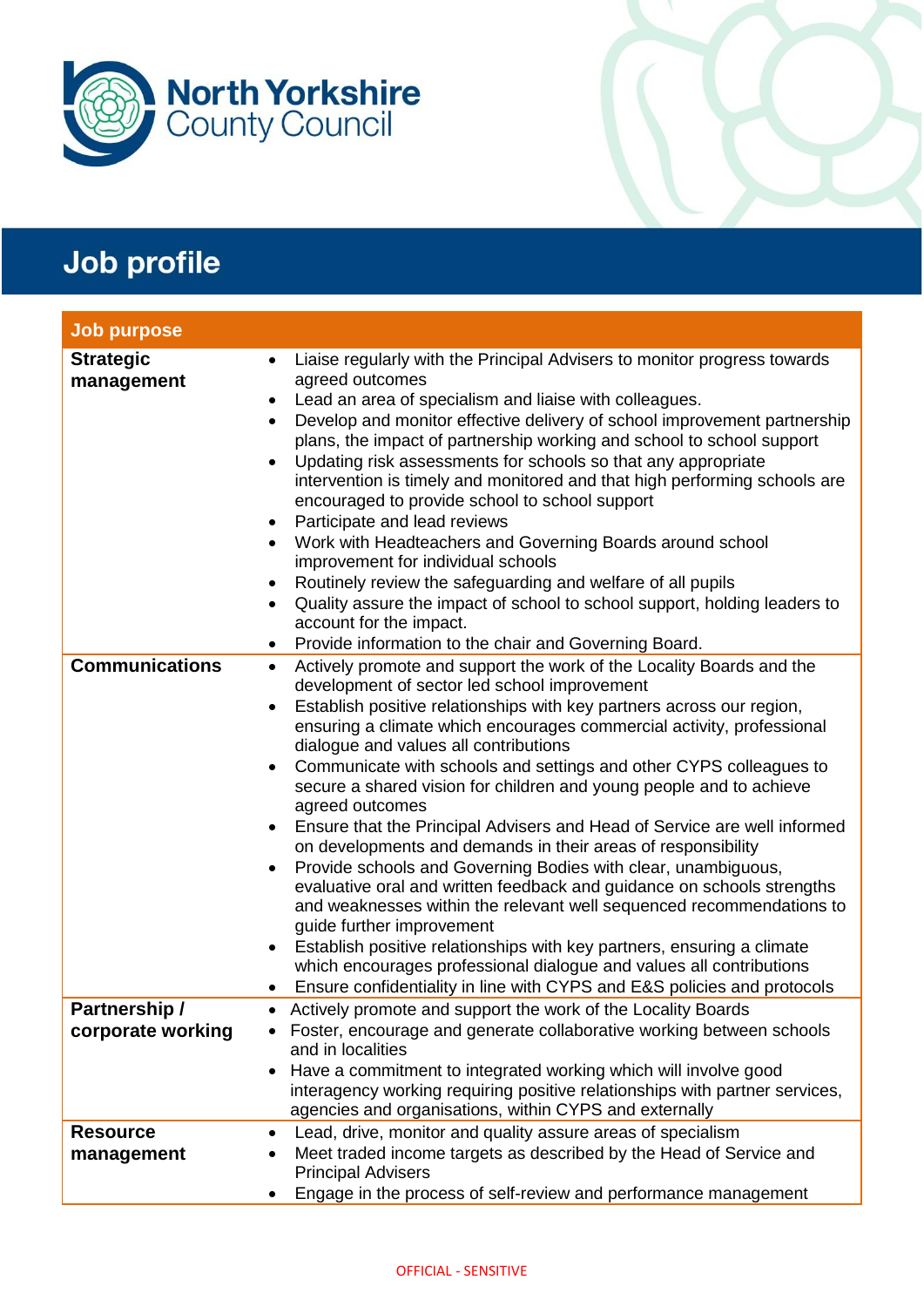

| <b>Systems and</b><br>information | Analyse data and information relating to individual schools and clusters to<br>$\bullet$<br>inform local improvement and development<br>• Produce records of visits that ensure high quality, consistency within the<br>team and which are shared in a timely manner<br>Lead and attend team meetings to share information with key CYPS<br>$\bullet$<br>officers<br>Produce statements of action, SPIPs and MOUs as necessary<br>$\bullet$ |
|-----------------------------------|---------------------------------------------------------------------------------------------------------------------------------------------------------------------------------------------------------------------------------------------------------------------------------------------------------------------------------------------------------------------------------------------------------------------------------------------|
| <b>Operational</b><br>management  | • Ensure that the service complies with all legislation and regulation (and<br>changes thereto) relating to the postholder's responsibilities                                                                                                                                                                                                                                                                                               |
| Safeguarding                      | Be responsible for promoting and safeguarding the welfare of children<br>$\bullet$<br>and young people<br>Take appropriate and considered action in all circumstances where the<br>$\bullet$<br>safety and/or welfare of children and young people may be at risk                                                                                                                                                                           |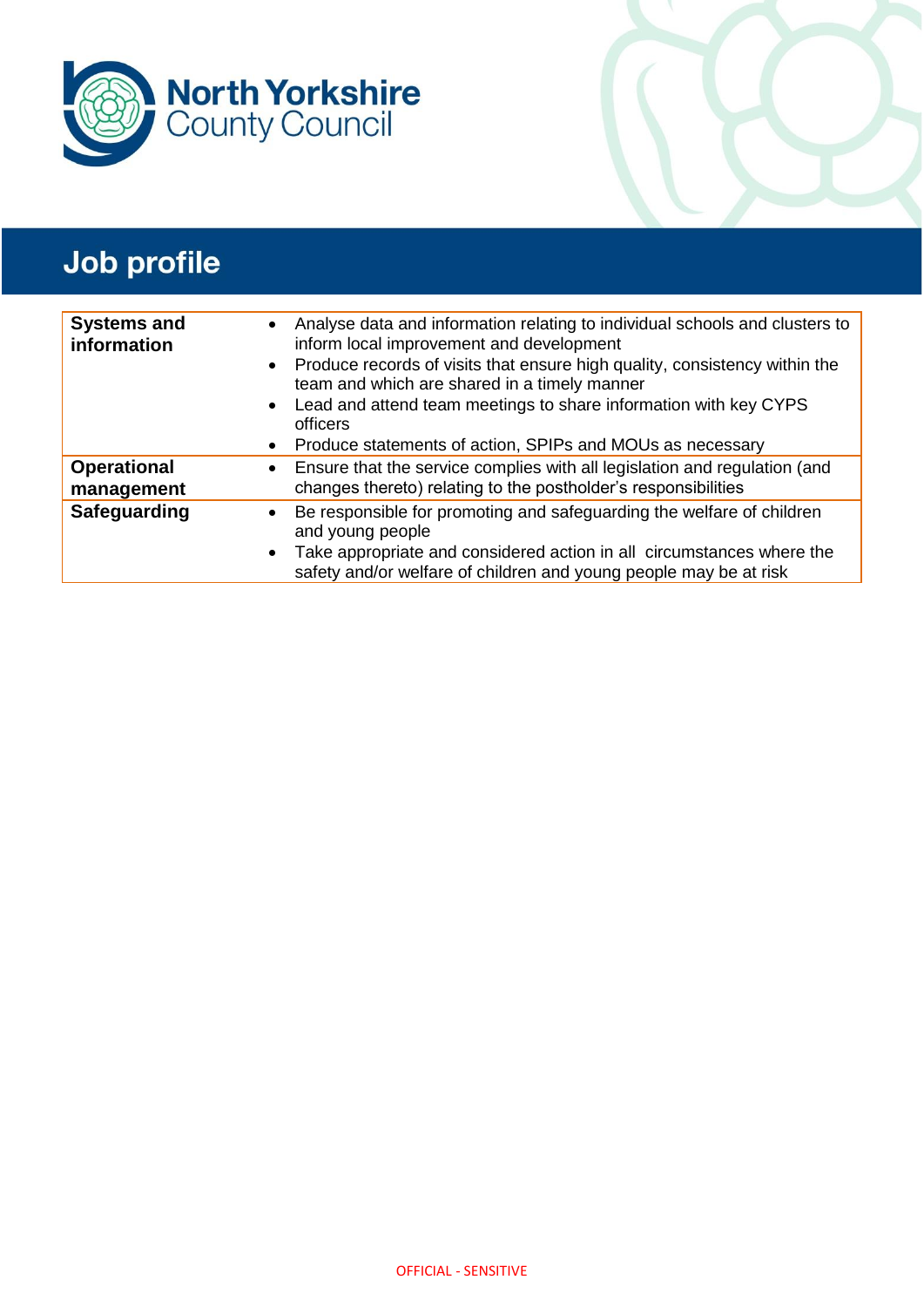

## **Person Specification**

| <b>Essential upon appointment</b> |                                                                                                                                                                                                                           | <b>Desirable on</b> |                                                                    |
|-----------------------------------|---------------------------------------------------------------------------------------------------------------------------------------------------------------------------------------------------------------------------|---------------------|--------------------------------------------------------------------|
| <b>Knowledge</b>                  |                                                                                                                                                                                                                           |                     | appointment                                                        |
|                                   | Knowledge and understanding of national developments in<br>education and school improvement;                                                                                                                              |                     |                                                                    |
| $\bullet$                         | Up to date knowledge and understanding of legislation and key<br>developments in some or all of the following areas: early years,<br>primary, secondary including Post 16, special and alternative<br>provision education |                     |                                                                    |
| $\bullet$                         | Knowledge and understanding of school improvement<br>strategies that produce strong outcomes across alliances and<br>partnerships as well as individual schools                                                           |                     |                                                                    |
| $\bullet$                         | Knowledge and understanding of the strategic role of the LA as<br>the middle tier in school improvement                                                                                                                   |                     |                                                                    |
| $\bullet$                         | Knowledge and understanding of outstanding: leadership of<br>schools and/or settings, teaching and learning, curriculum,<br>behaviour and personal development                                                            |                     |                                                                    |
| $\bullet$                         | Thorough and up to date knowledge of Ofsted inspection<br>framework                                                                                                                                                       |                     |                                                                    |
| ٠<br>$\bullet$                    | Thorough knowledge of Governance framework<br>Knowledge and understanding of inclusion principles and                                                                                                                     |                     |                                                                    |
|                                   | practice.                                                                                                                                                                                                                 |                     |                                                                    |
|                                   | <b>Experience</b>                                                                                                                                                                                                         |                     | <b>Trained Ofsted Inspector</b>                                    |
|                                   | Outstanding leadership experience in a school or setting,<br>including significant recent experience as a Headteacher and/or<br>as a LA adviser with strong impact on outcomes                                            |                     | Experience of multi-agency<br>working                              |
| $\bullet$                         | Proven track record of making a significant difference to<br>outcomes                                                                                                                                                     |                     | Experience in taking a lead<br>role in a school causing<br>concern |
| $\bullet$                         | Proven track record of high quality teaching with impact on<br>outcomes;                                                                                                                                                  |                     |                                                                    |
| $\bullet$                         | Proven track record of successfully working with sector leaders                                                                                                                                                           |                     |                                                                    |
| $\bullet$                         | Successful strategic leadership of school improvement<br>initiatives.                                                                                                                                                     |                     |                                                                    |
|                                   | <b>Experience of leading successful CPD</b>                                                                                                                                                                               |                     |                                                                    |
|                                   | <b>Experience of working with governors</b>                                                                                                                                                                               |                     |                                                                    |
|                                   | Experience of the use of data and information for action<br>planning for improvement                                                                                                                                      |                     |                                                                    |
|                                   | <b>Occupational Skills</b>                                                                                                                                                                                                |                     |                                                                    |
|                                   | <b>Excellent leadership skills</b>                                                                                                                                                                                        |                     |                                                                    |
| $\bullet$                         | Excellent team player respecting and working effectively with<br>each other                                                                                                                                               |                     |                                                                    |
|                                   | Inspiring, influencing and negotiating skills                                                                                                                                                                             |                     |                                                                    |